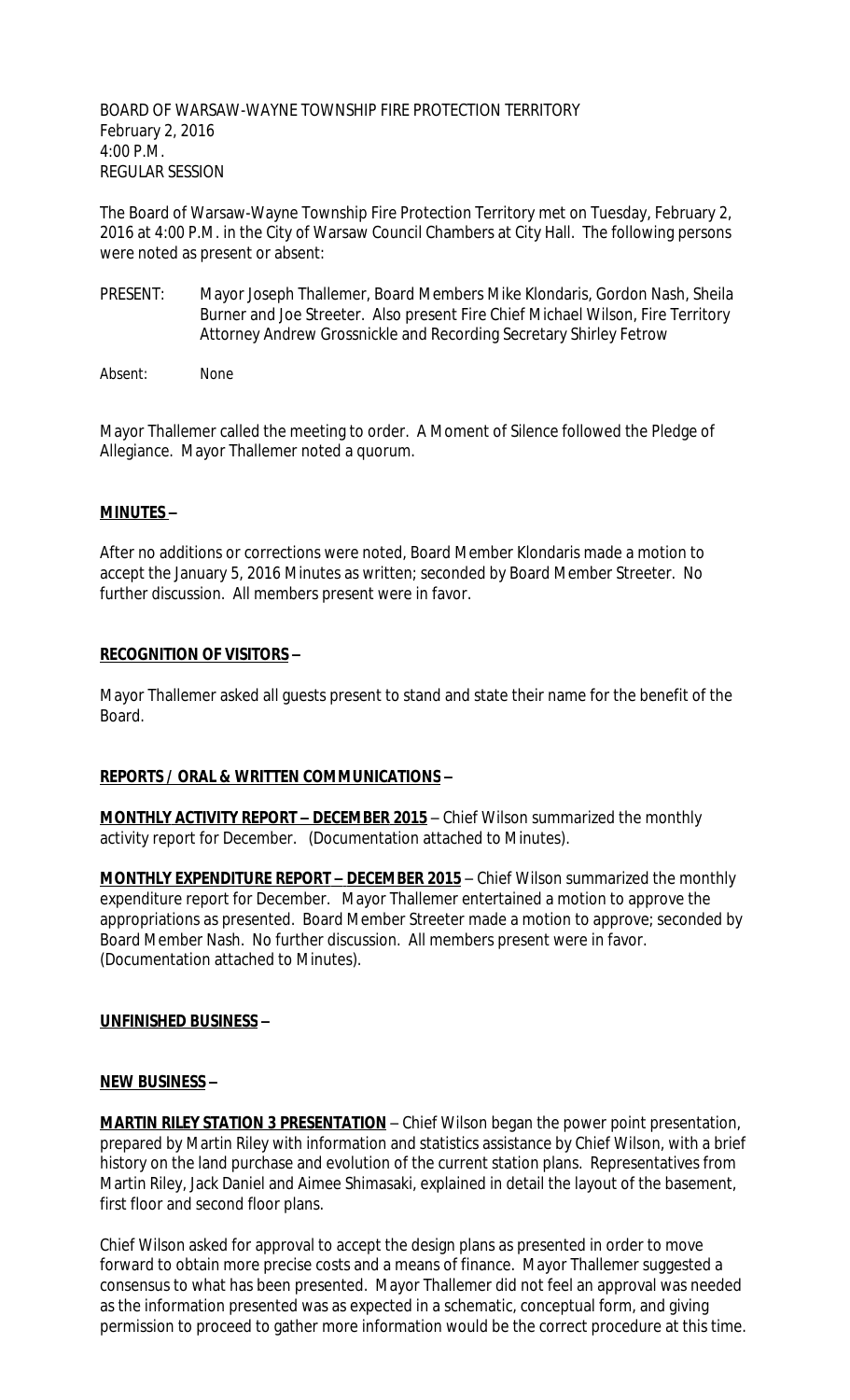Mayor Thallemer asked for clarification from Martin Riley on the term "safe structure/community shelter". Mr. Daniel stated the shelter was put under the living quarters in the basement area. Mr. Daniel indicated that giving the potential number of people that may use the shelter two stair exits were designed into the plans along with restroom facilities to accommodate people for a short period of time.

Mayor Thallemer also asked for clarification of the exterior area used for training. Chief Wilson indicated that due to the proximity of the residential area to the station, weekend exterior training would be limited on the weekends.

Mayor Thallemer noted that questions had been raised in the past regarding the ground and drainage on the property. He indicated his understanding was the design, placement and positioning of the station collaborated with the flow. Former Chief Brubaker explained that four or five posts are still on the property that have been used for GPS readings over the past year. These readings will give an indication on the ground settlement. Former Chief Brubaker noted that one corner of the property had bad soil but has been engineered for the fill to support the station. Mr. Daniel stated that soil borings had been taken before the work began in order to have a good understanding of the geological makeup of the site knowing that fill material could be put into place, and specifications were written on soil placement. Mr. Daniel noted it has been a very intentional site preparation process. Mayor Thallemer asked for clarification on the orientation of the facility based on how the flow would drain off. Former Chief Brubaker indicated that by doing the dirt work as discussed, it alleviated the need to position the station based on drain flow.

Mayor Thallemer raised the question if a consensus from the Board Members to pursue more detailed information was made, would the next step for Martin Riley be to put together a proposal to engineer the spec. Mr. Daniel indicated yes.

Mayor Thallemer posed the question to Martin Riley regarding their studies on future trends in the fire service. Mr. Daniel indicated that there was a time when apparatus size continued to grow and their biggest challenge was expanding the door size to accommodate apparatus size. Also, additional interior height helps with training exercises. Martin Riley feels they have included everything they can reasonably foresee in the world of firefighting to accommodate the building.

Mayor Thallemer indicated a motion had been made previously on the floor and entertained a second motion. Board Member Nash seconded the motion. Mayor Thallemer noted this was primarily an informal resolution/consensus to move ahead to the next step. No further discussion. All members present were in favor. (Documentation attached to Minutes.)

#### **TRAVEL REQUESTS –**

- **1. District 2 Technical Rescue Team Leaders meetings**
- **2. District 2 Quarterly Technical Rescue Drills**
- **3. Fire Officer Strategy & Tactics – Train the Trainer**
- **4. Fire Officer I**
- **5. NIMS ICS 400 class**
- **6. The Modern Fire Environment**
- **7. NC Fire & Life Safety Education Conference**
- **8. Ocean Technology Systems Guardian Technician Course**
- **9. 2016 Indiana Safety & Health Conference**
- **10. Heavy Rescue Class**

Chief Wilson briefly gave an overview of the travel requests as submitted. A brief discussion took place regarding the NIMS certification and the department's working relationship with Mike Cox. Mayor Thallemer entertained a motion to approve the travel requests. Board Member Burner made a motion to approve; seconded by Board Member Nash. No further discussion. All members present were in favor. (Documentation attached to Minutes).